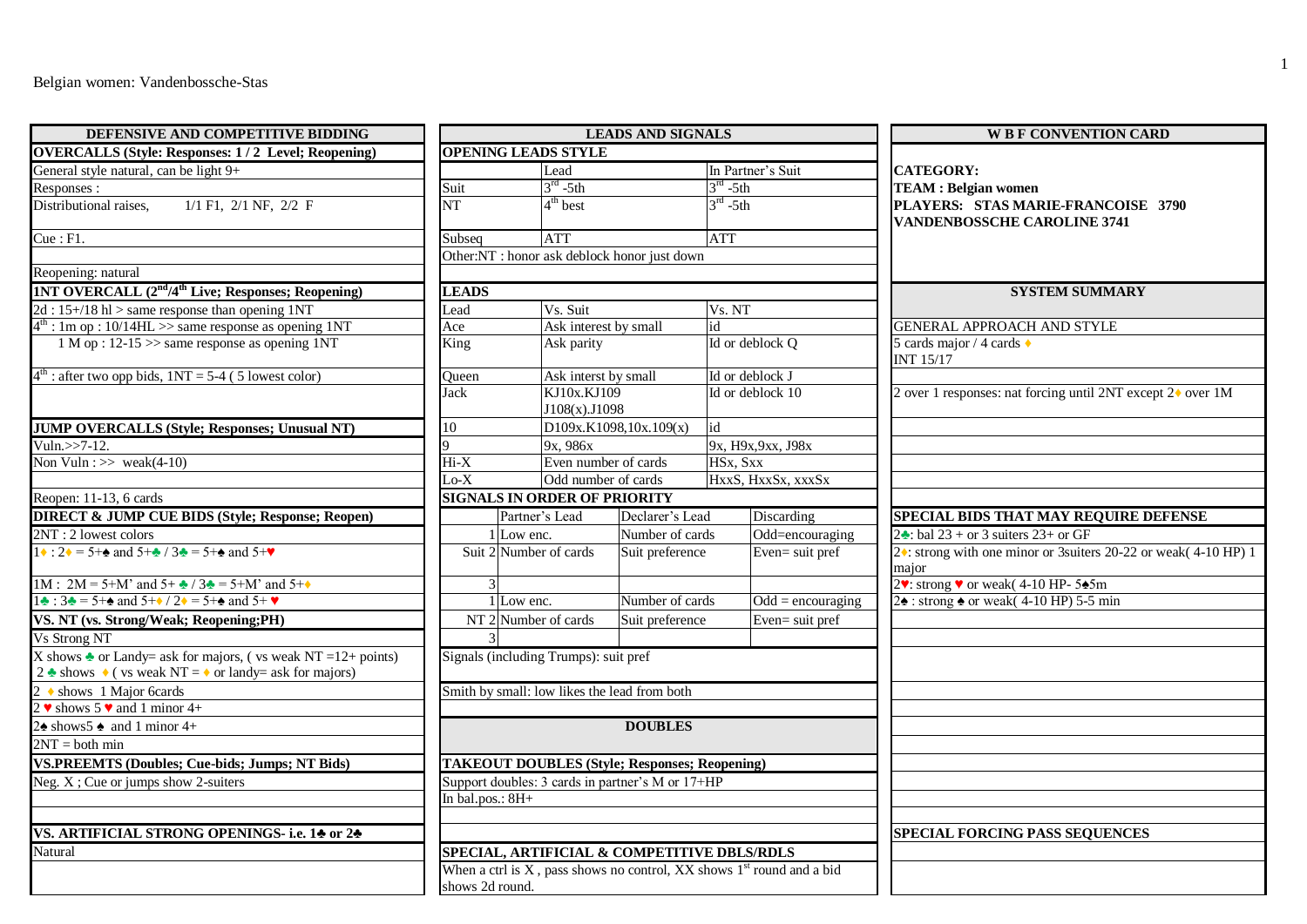Belgian women: Vandenbossche-Stas

| <b>OVER OPPONENTS' TAKEOUT DOUBLE</b>                | $BWDK: 41-30-2$ without Q- 2 with Q                                           | <b>IMPORTANT NOTES</b><br>Responder's double:                                                                              |  |
|------------------------------------------------------|-------------------------------------------------------------------------------|----------------------------------------------------------------------------------------------------------------------------|--|
| Distributional raises; $XX$ 9H+; $2NT =$ raise $11+$ | Special BWDK on weak opening: 0- 1 without Q-1 with Q-2 without Q-2<br>with O | $1m(1\vee) X: 4$ cards $\triangle$ ; $1\triangleq 5$ cards<br>$1\bullet(1\bullet)$ X: 4 cards $\vee$ : $1\bullet$ =5 cards |  |
|                                                      |                                                                               | <b>PSYCHICS: Rare but possible (bid and signals)</b>                                                                       |  |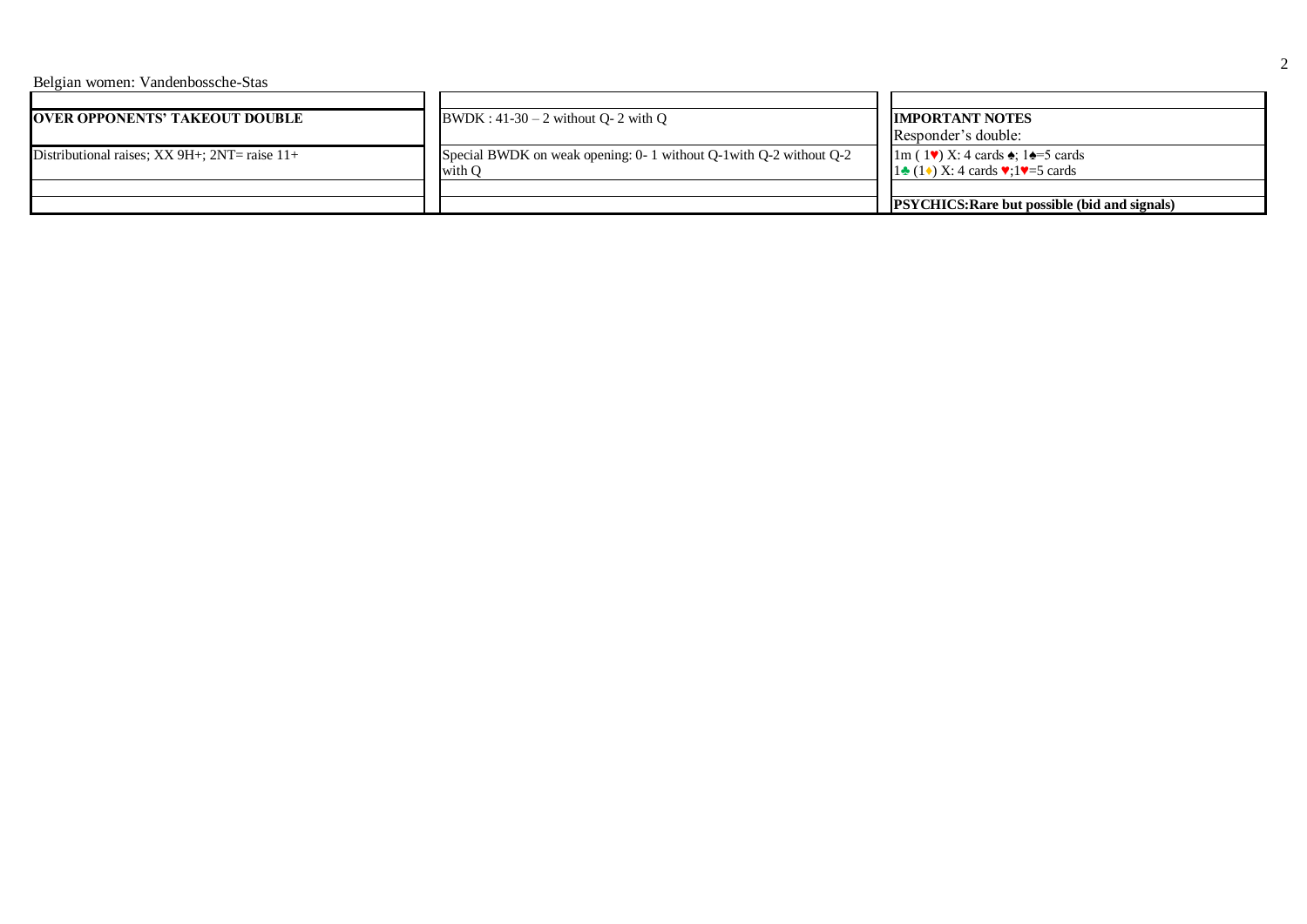|                                                                                                     | $\mathbf{B}$ |                   |                 |                                                              |                                                                                                                                                                                                                                                                 |                                                                                                                                                                                                                                                                                            |                                                                         |
|-----------------------------------------------------------------------------------------------------|--------------|-------------------|-----------------|--------------------------------------------------------------|-----------------------------------------------------------------------------------------------------------------------------------------------------------------------------------------------------------------------------------------------------------------|--------------------------------------------------------------------------------------------------------------------------------------------------------------------------------------------------------------------------------------------------------------------------------------------|-------------------------------------------------------------------------|
| $\begin{array}{ll} \mathrm{TCK} \; \mathrm{IF} \\ \mathrm{AKITICIAL} \end{array}$<br><b>OPENING</b> |              | MIN. NO.<br>CARDS | NEG.DBL<br>THRU | <b>DESCRIPTION</b>                                           | <b>RESPONSES</b>                                                                                                                                                                                                                                                | <b>SUBSEQUENT ACTION</b>                                                                                                                                                                                                                                                                   | <b>PASSED HAND BIDDING</b>                                              |
| $1\bullet$                                                                                          |              | $\mathcal{L}$     | 4               | 10-23 DH                                                     | 1 $\triangle$ - 2 $\triangle$ at least inv raise<br>$2\blacktriangledown = 5 + 4 - 4 + \blacktriangledown 5 - 9$ PH                                                                                                                                             | 14-10-1NT: 12-14 maybe 4cards M<br>$2\cdot \bullet$ = roudi( 2♦ no fit min;2♥ fit min;2♠ fit<br>max, 2NT no fit max);<br>1m-1x-1NT :2NT = transfert $\triangle$<br>$2NT = relay \gg 3$ = min, other = Mx + dist<br>(54.55.64)<br>$2NT = relay \ge dist(54, 55, 64)$                        | 2. Landy (ask for majors) over<br>opp NT                                |
| $1\bullet$                                                                                          |              | $\overline{4}$    | 4               | 10-23 DH                                                     | $2\spadesuit = 5 + \spadesuit - 4 + \spadesuit 10 - 11$ PH<br>$1 \cdot -2 \cdot$ at least inv raise                                                                                                                                                             | $2\cdot$ roudi(id $1\cdot$ )                                                                                                                                                                                                                                                               |                                                                         |
|                                                                                                     |              |                   |                 |                                                              | $2\Psi = 5 + \triangle 4 + \Psi 5 - 9$ PH<br>$2\spadesuit = 5 + \spadesuit - 4 + \spadesuit 10 - 11$ PH                                                                                                                                                         | $2NT = relay \gg 3$ = min, other = Mx + dist<br>(id 1<br>$2NT = relay \gg distr(id 1$                                                                                                                                                                                                      |                                                                         |
| $1$ V/1 $\bullet$                                                                                   |              | 5                 | $4\bullet$      | 10-23 DH                                                     | $2 \cdot =$ fit 4-7 PJ or natural                                                                                                                                                                                                                               |                                                                                                                                                                                                                                                                                            | Transfer over opp INT.                                                  |
|                                                                                                     |              |                   |                 |                                                              | 2M fit 8/10 S. 3M 4 cards-fit 6/10 S<br>4 M to play<br>$2NT$ fit3 cards $11+$<br>$3\cdot 4$ cards-fit11+t.; $3\cdot 8/9$ , 4cards fit +1 short suit.<br>Splinter<br>After pass, $2\triangle$ = Drury( nat or fit lim) $\rightarrow$ 2 $\triangle$ =<br>positive | On $2NT : 3 = 12-14 PH$ with 1 short; $3 \cdot =$<br>12-14 without short; $3\blacktriangledown = 15-17PH$ , $3\blacktriangle =$<br>18+PHwith1 short; $3NT = 18+$ without short<br>On $3 \div 3 = 12 - 14$ , $3 \div 15 - 17$ , $3 \div 18 - 19$ with<br>1 short, $3NT=18-19$ without short | <b>INT Natural</b><br>Truscott $2NT = fit11+$<br>3 <sup>*</sup> Natural |
| $\overline{\text{INT}}$                                                                             |              |                   |                 | $15 - 17$                                                    | $2\bullet$ = Stayman (can be weak with both Maj); $2\bullet/2\bullet$<br>$=$ transf:<br>$2\triangle$ = ask strength( min or max); 2NT = tranf $\triangle$ or $\triangle$<br>: $3x$ = naturel:<br>$4\bullet$ = 2suiters min; $4\bullet$ = 2suiters Maj           | After overcall: $3 \div 3 \sqrt{\frac{3}{2}}$ =transfer at least lim;<br>2NT= tranf $\triangle$ or any suit weak; 3 $\triangle$ ask for<br>stopper                                                                                                                                         |                                                                         |
| 2 <sub>2</sub>                                                                                      | X            | $\Omega$          |                 | Bal $23+$ or 3suiters $23+$ or any<br>GF                     | $2 \cdot$ relay.                                                                                                                                                                                                                                                | .2 $\blacktriangleright$ 1 suit or 2 suits without $\blacktriangleright$ NT24-27;<br>$2\spadesuit$ strong $\spadesuit$ or 2 suits with $\spadesuit$ or NT28-<br>$29,2NT = 22-23$ ; $3x = 3$ suits                                                                                          |                                                                         |
| $2^{\bullet}$                                                                                       | X            | $\Omega$          |                 | Strong 1 minor or 3 suiters 20-<br>22 or weak $(4-10)$ 1 Maj | $2NT = relay$ ; $2\sqrt{243}\sqrt{34} = P/C$ , $3m = nat$ forcing                                                                                                                                                                                               | After 2NT: $3\rightarrow 1$ min strong; $3\rightarrow 1$ M weak(<br>8-10); $3\sqrt{3}$ = weak(4-8); $3NT = 3suits$                                                                                                                                                                         | $X =$ penalty                                                           |
| $2^{\vee}$                                                                                          | X            | $\Omega$          |                 | Strong $\bullet$ or weak(4-10) 5 $\bullet$ -5m               | $2NT = relay; 2 \triangle 3 = to play if weak; 3mor 3 = 6$<br>cards no forcing;                                                                                                                                                                                 |                                                                                                                                                                                                                                                                                            | $X =$ penalty                                                           |
| $2\bullet$                                                                                          |              | $\Omega$          |                 | Strong $\triangle$ or weak!4-10) 5-5 min                     | $2NT =$ relay; 3m, 4m=to play if weak; 3M=6cards<br>no forcing, 4M= to play                                                                                                                                                                                     | After 2NT:3 <sup><math>\bullet</math></sup> =weak both min; 3 $\bullet$ = 6 $\bullet$ +4 $\bullet$<br>strong; $3 = 6 + 4 = 3 + 5 + 5$                                                                                                                                                      | $X =$ penalty                                                           |
| 2NT                                                                                                 |              |                   |                 | $20 - 21H$ , 5 M possible                                    | 3 <sup>1</sup> puppet Stayman, Texas; 3 <sup>2</sup> = tranf 3NT; 3NT<br>$= 5\cdot \text{ and } 4\cdot \text{, } 4m = 2$ suiters Maj and short m; $4M =$<br>2suiters m and short M                                                                              | After $3\triangle 3NT$ , any suit = try to chelem                                                                                                                                                                                                                                          |                                                                         |